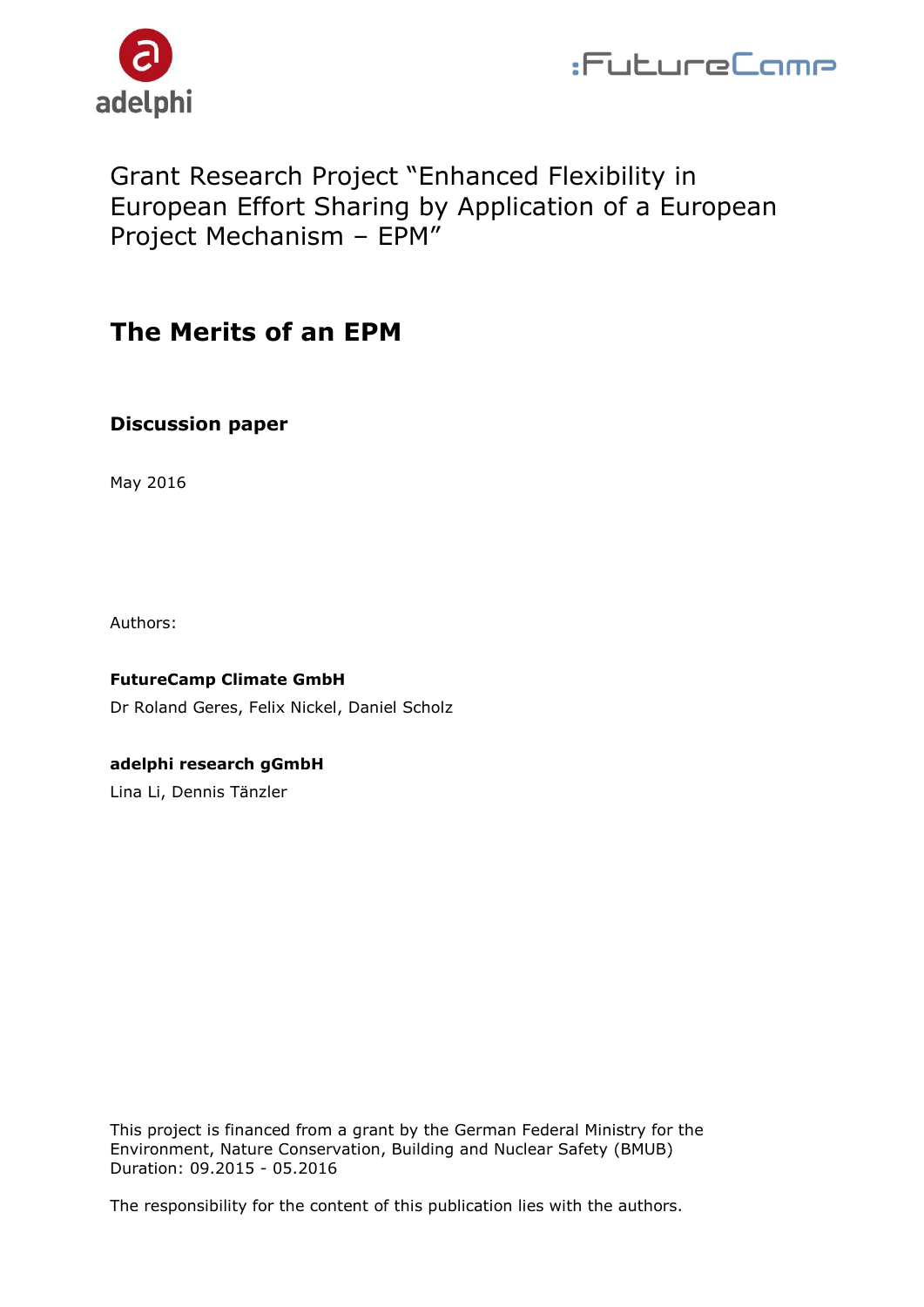

# :FutureCamp

# Contents

| 2 |     |                                                                         |  |
|---|-----|-------------------------------------------------------------------------|--|
| 3 |     |                                                                         |  |
|   |     |                                                                         |  |
|   |     |                                                                         |  |
|   |     | 3.3 Transfer technology, accelerate innovation and generate co-benefits |  |
|   |     |                                                                         |  |
|   |     |                                                                         |  |
|   |     |                                                                         |  |
|   | 3.7 |                                                                         |  |
|   |     |                                                                         |  |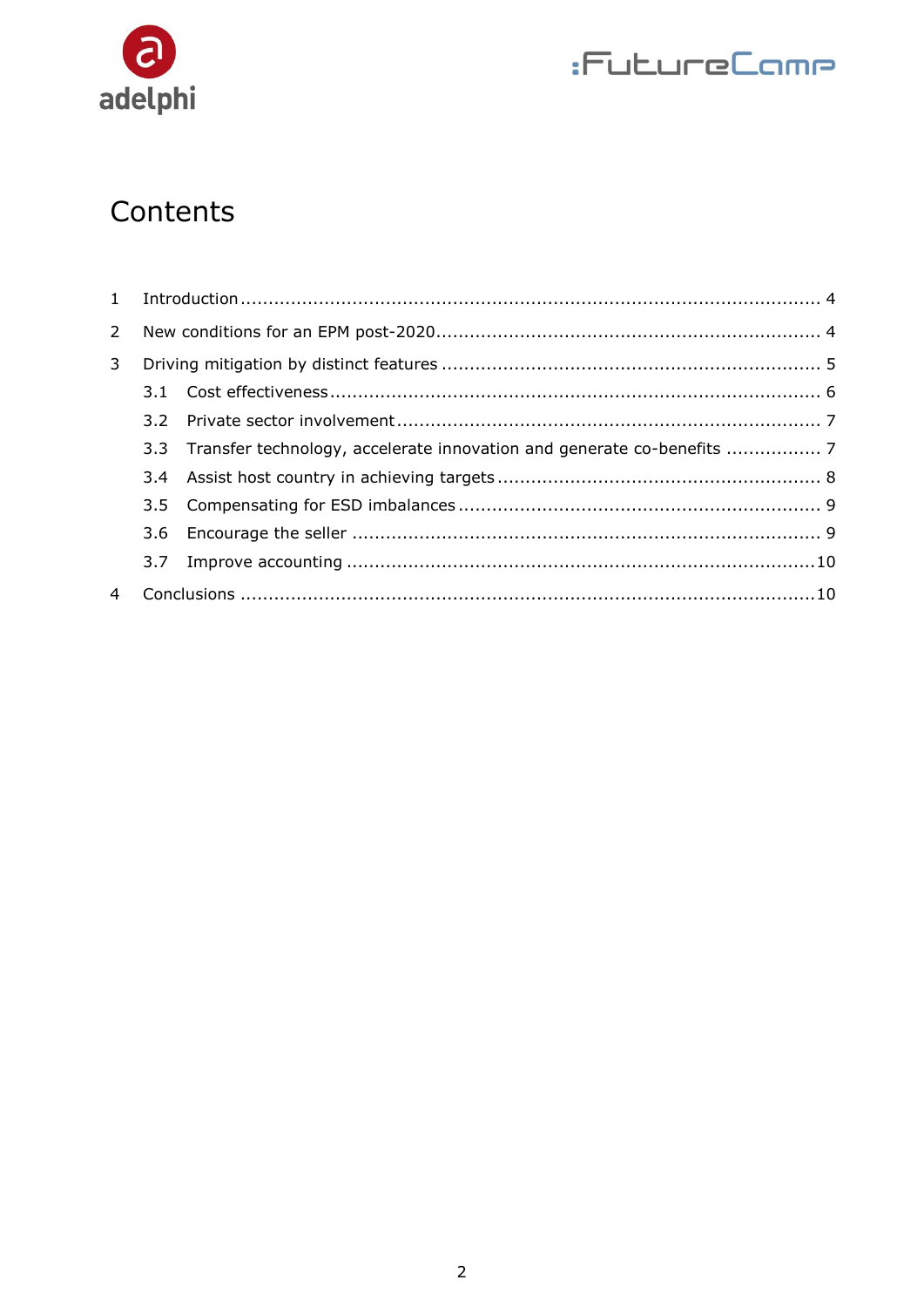



# Acronyms

| <b>Allocated Emissions Allowance</b>      |
|-------------------------------------------|
| Clean Development Mechanism               |
| Central and Eastern Europe                |
| Carbon dioxide equivalent                 |
| Conference of the Parties (under UNFCCC)  |
| <b>Effort Sharing Decision</b>            |
| European Union                            |
| European Project Mechanism                |
| <b>Effort Sharing Decision</b>            |
| Emissions trading system                  |
| Joint Implementation                      |
| <b>Gross Domestic Product</b>             |
| Green Investment Scheme                   |
| Member State (of EU)                      |
| Paris Agreement (under the UNFCCC)        |
| <b>United Nations</b>                     |
| UN Framework Convention on Climate Change |
|                                           |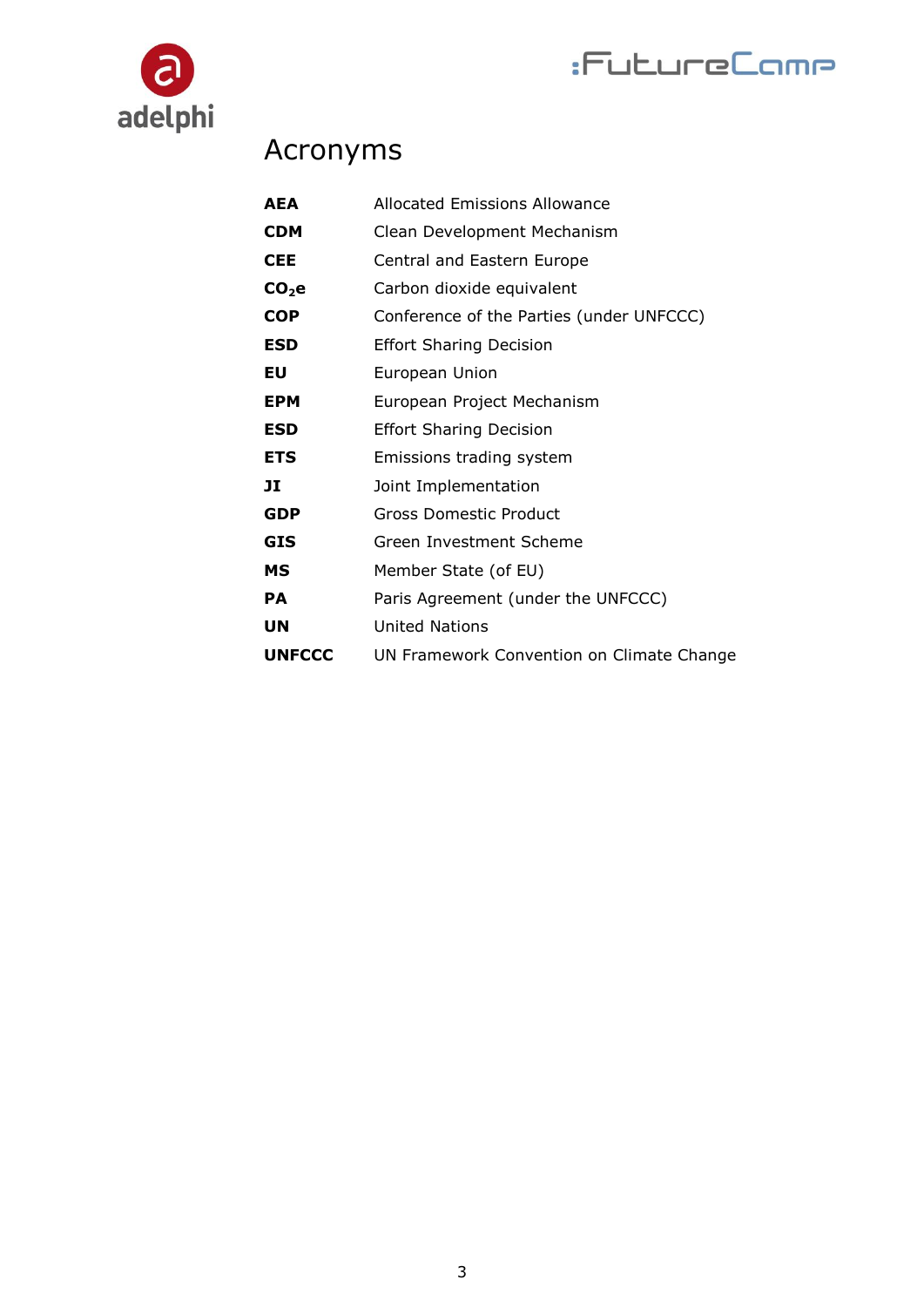

# <span id="page-3-0"></span>1 Introduction

The EU Commission announced a regulatory proposal on the Effort Sharing Decision after 2020 (ESD II) for the first half of 2016. It will likely also contain proposals with view to enhance flexibility in the ESD II by application of a project based mechanism. Based on good design, such a "European Project Mechanism" (EPM)  $^1$  could become an important additional building block for meeting the medium and long term emission reduction targets of the EU in a cost-effective manner. Background to an EPM

What make the discussion on an EPM further relevant are new developments under the international climate regime through the Paris Agreement (PA). The PA contains two parallel frameworks on markets and flexibility mechanisms: one for cooperative approaches that allows the use of internationally transferred mitigation outcomes, and the other for a new "mechanism to contribute to the mitigation of greenhouse gas emissions and support sustainable development", likely to replace the Kyoto Protocol's flexible mechanisms Clean Development Mechanism (CDM) and Joint Implementation (JI). The UN level guidance and provisions regarding these frameworks shall be worked out over the coming years. An EPM might also deliver valuable input for new flexibility instruments defined under the PA, thus function as a kind of laboratory. Relevance of an EPM

In this context, this paper aims to inform the research and discussion on the design of an EPM by looking at the merits this instrument may bring about. Objectives of this paper

> The paper is based on literature research and analysis and interviews with stakeholders.

# <span id="page-3-1"></span>2 New conditions for an EPM post-2020

An EPM is discussed here as a flexibility instrument to be established under the ESD II for the period 2021 to 2030. Arguments for its establishment are brought forward in the context of an expansion of flexibility to the Member States' (MS) commitments under the post-2020 ESD. The European Council defined that the current practice of sharing out of targets by GDP shall be continued, with some adjustments for MS with above average GDP "to reflect costeffectiveness in a fair and balanced manner". To the same end "the availability and use of existing flexibility instruments within the non-ETS sectors will be significantly enhanced."<sup>2</sup>

In a paper published in early 2015 Climate Strategies discussed the general rationale in this for an EPM, concluding amongst other things that the instrument would be needed for

Dual-use mechanism for enhancing flexibility and mitigation alike

<sup>-</sup> $1$  This term is taken from a report by Ecologic, published in mid-2015: Nils Mayer-Ohlendorf et al (2015), EU Effort Sharing Decision after 2020: Project-Based-Mechanisms and Other Flexibility Instruments.

 $2$  European Council (2014), Conclusions of the European Council, 24 Oct 2014, EUCO 169/14, 2.10-2.12.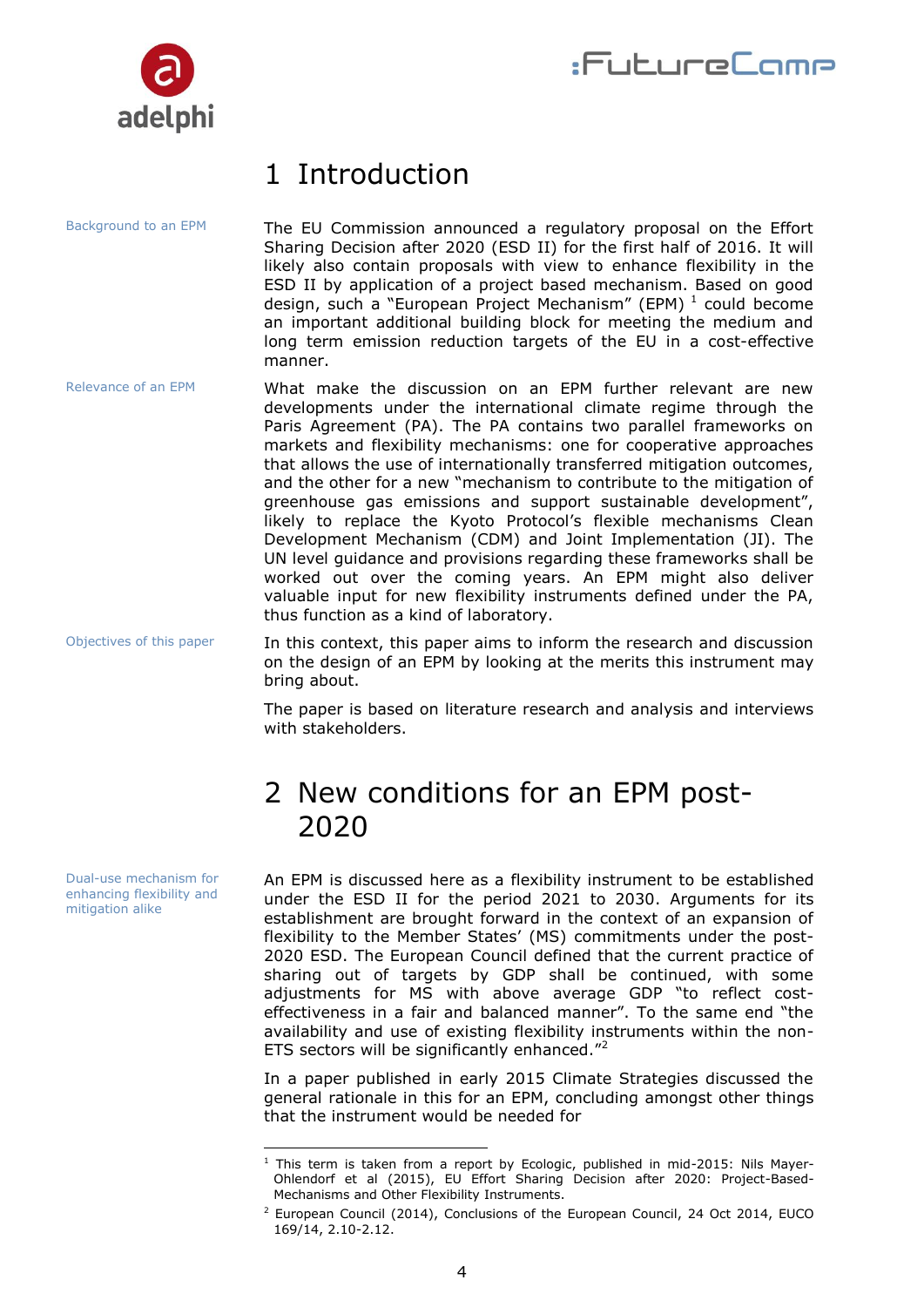



Built on both specific and broad experience from JI/GIS

Changed circumstances for discussing domestic projects after 2020

making MS compliance more flexible while also

 catalysing mitigation in the face of a significant rise in ambition level/general AEA (Allocated Emission Allowances) shortage in the market (mostly as a learning  $lab/demonstration tool).<sup>3</sup>$ 

As an instrument that facilitates both enhanced trading and mitigation the EPM may recur to existing experience and concepts in a modified form. The instrument as we understand it thus carries characteristics from existing and past flexibility instruments. We regard the use of JI and Green Investment Scheme (GIS) as important reference for the EPM. Two distinct papers on JI and GIS under the same research project have condensed some of the main experience from implementation in European MS. They highlight large parts of the broad range of design features and arrangements we deem worthy for consideration when designing the future EPM. Discussion and assessment of the elements is presented in a dedicated paper on design elements.

More ambitious reduction targets for non-ETS sectors by 2030 and the fact that we are discussing a mere European Union mechanism change certain fundamentals for the design and perception of this flexibility instrument:

- $\rightarrow$  "Hot air" is by and large no issue anymore.
- $\rightarrow$  Safeguards to ensure environmental integrity, which had in the past been demanded due to problematic experience with JI projects especially in Eastern Europe (outside of the EU), are becoming less crucial in a scheme which does only apply to EU MS and where the overall system is short (provided that accounting methods fulfil current standards and double counting is ruled out).
- $\rightarrow$  In consequence, while the concept of additionality remains important especially from a host country´s perspective (that has own incentives to guarantee proper additionality to secure its GHG inventory) it is far less of an issue when looked at from a general perspective.

These changed basics could allow for streamlined methodical approaches and therefore reduced transaction costs.

# <span id="page-4-0"></span>3 Driving mitigation by distinct features

An environment of significantly tighter emission budgets, as supposed for the period until 2030 with the -30% target for non-ETS sectors, does ease the need for specific safeguards assuring environmental integrity of traded units on the one side. Even more importantly it also increases the pressure to reduce emissions. Under certain assumptions, it is estimated that more than 870 MtCO<sub>2</sub>e of further

Tighter budgets make further emission reductions necessary

<sup>-</sup> $3$  Climate Strategies (2015), Enhanced flexibility in the EU's 2030 Effort Sharing Agreement: issues and options.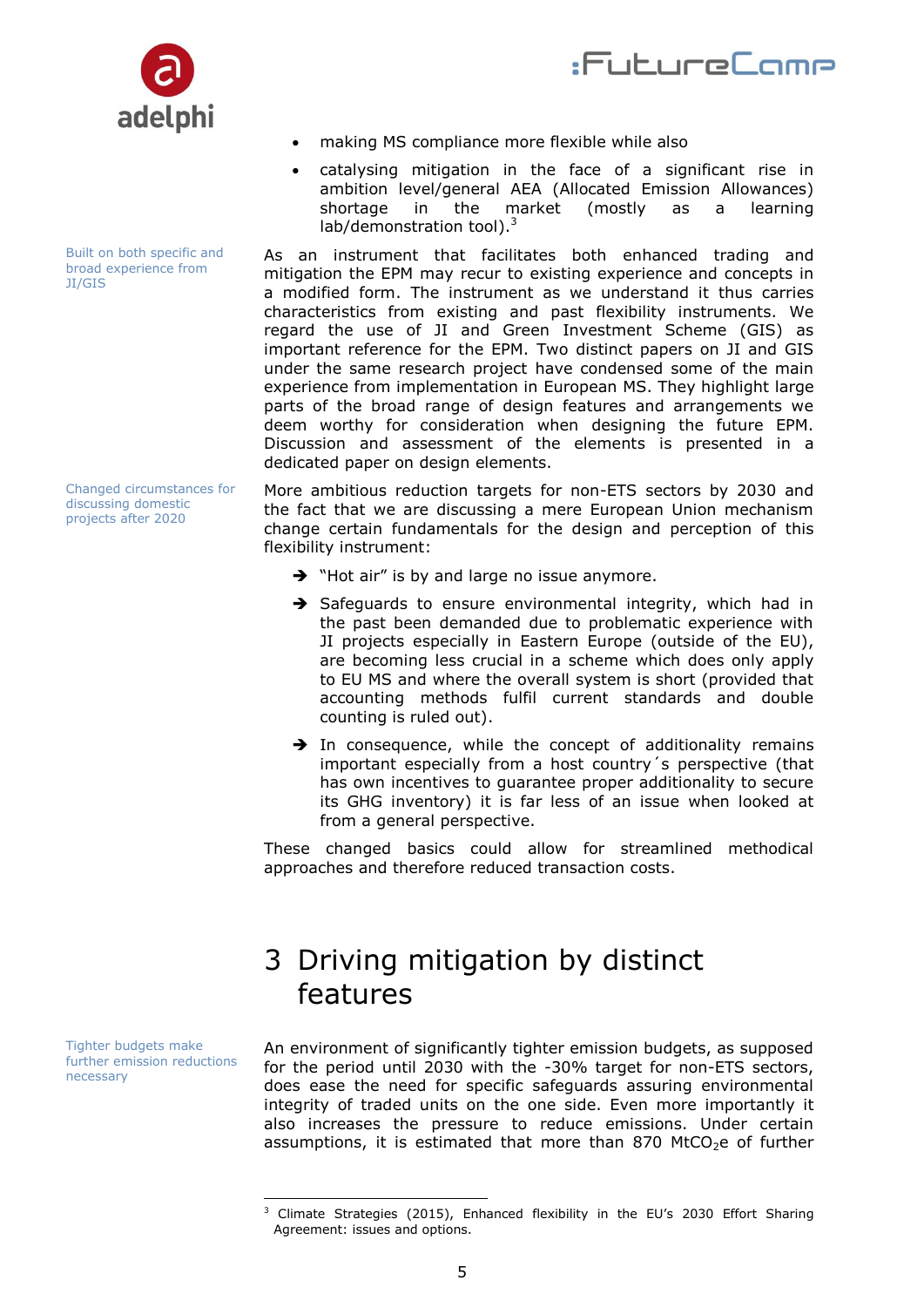



Cost-effective reduction potential is unevenly **distributed** 

emission reductions are needed for the EU to achieve its ESD II target for the period 2021 to 2030.<sup>4</sup>

Furthermore, recent analysis suggests that significant potential for cost-effective abatement lies particularly in Central and Eastern Europe (CEE), while the higher income states would have to go far beyond what is deemed cost-effective if they had to achieve their targets domestically. In its special report on flexibility instruments Climate Strategies has shown that under the assumption that high income MS reduce emissions in line with their cost-effective potentials these MS would still need to make up for 56 to 77 MtCO2e in missing abatement in 2030 alone. It further shows there is enormous amount of cost-effective abatement potential across particularly CEE countries (with a total surplus of 77 MtCO2e for the year 2030 as difference between cost effective potentials and targets).<sup>5</sup>

Öko-Institute has further confirmed such estimation: There are costeffective potential in some MS especial in CEE region. Countries such as Spain, Italy and the Netherlands will need to take actions at costs above 40 EUR/t  $CO<sub>2</sub>$  while for others like Greece, Hungary, and Romania costs are below the EU average.<sup>6</sup>

More detailed country analysis confirms that cheap reduction potentials – often even with net economic benefit – can be found in the building and transport sectors – sectors which are covered by the  $ESD.<sup>7</sup>$ 

Given significant differences in cost-effectiveness of emission reduction potentials between EU countries, only an effective flexibility mechanism can help achieve additional abatement where it is the cheapest and thus ensure that also "short" MS with limited or little own (domestic) cost-effective mitigation potential reach their targets. With its distinct features and advantages, an EPM can help making the cost-effective abatement potentials particularly in CEE accessible for those MS which are on the "short" end of the budget distribution.

### <span id="page-5-0"></span>3.1 Cost effectiveness

A very fundamental and original claim of the flexibility instruments is that they can help mitigate climate change in a more cost-effective manner by leading financial flows into emission reduction measures where it is the cheapest. This perception is also confirmed by information from interviews the authors of this paper conducted with MS representatives and other stakeholders.

The issue of cost-effectiveness is even more important when we think about given restrictions in public budgets in many MS.

<sup>-</sup><sup>4</sup> Climate Strategies (2015), Enhanced flexibility in the EU's 2030 Effort Sharing Agreement: issues and options, p.10.

<sup>&</sup>lt;sup>5</sup> Climate Strategies (2015), Enhanced flexibility in the EU's 2030 Effort Sharing Agreement: issues and options, p. 13.

<sup>6</sup> Öko-Institut (2015): Enhanced flexibilities for the EU's 2030 Effort Sharing Decision.

 $7$  McKinsey (2008), Costs and potentials of greenhouse gas abatement in the Czech Republic – Key findings; McKinsey (2009), Assessment of Greenhouse Gas Abatement Potential in Poland by 2030.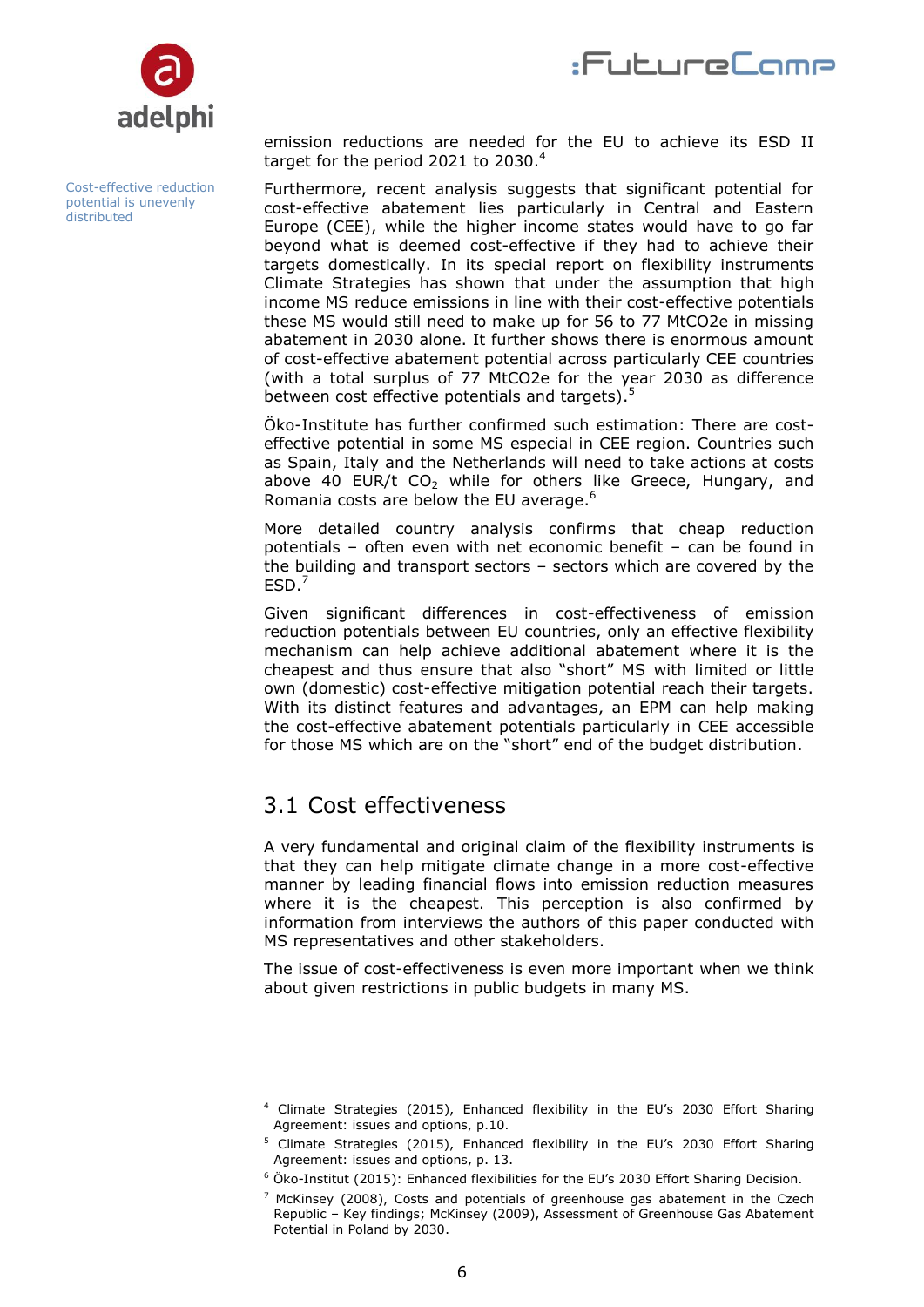



### <span id="page-6-0"></span>3.2 Private sector involvement

|                                          | While the European Union's main flexibility instrument, the European<br>Emissions Trading Scheme (ETS), completely relies on the private<br>sector to identify and implement cost-effective mitigation measures,<br>the initiative to reduce emissions in sectors outside the ETS is mainly<br>with the regulator. Setting a framework for the non-ETS sectors in a<br>way that private sector projects can be rewarded for additional<br>emission reductions could bring in the private sector's distinct<br>capabilities in this context:                                                                           |
|------------------------------------------|-----------------------------------------------------------------------------------------------------------------------------------------------------------------------------------------------------------------------------------------------------------------------------------------------------------------------------------------------------------------------------------------------------------------------------------------------------------------------------------------------------------------------------------------------------------------------------------------------------------------------|
| Search function                          | The search function is a specific quality of a bottom-up project-based<br>approach. The private sector knows best the technologies which are<br>available and under development, their potential to reduce emissions<br>and the accordant investment opportunities.                                                                                                                                                                                                                                                                                                                                                   |
|                                          | By use of this search function, the instrument has also the potential<br>to indicate where policy loopholes are, thus preparing the ground for<br>changes in regulations and/or other instruments and supporting their<br>implementation.                                                                                                                                                                                                                                                                                                                                                                             |
| Leverage finance                         | Involving the private sector means making use of its expertise in<br>financing investment projects. Since the overall investment into an<br>emission reduction measure in most cases (and most probably<br>particularly in the ESD sectors) significantly exceeds the mere market<br>value of achieved emission reductions, it makes sense to have the<br>private sector involved, with its experience in structuring investments<br>and access to financing sources. According to data from interviews<br>with stakeholders the benefit of the mechanisms in leveraging private<br>finance is deemed very important. |
| Technical competence,<br>professionality | Mitigation opportunities will be identified by private sector actors with<br>the accordant technical know-how and organisational experience.<br>Involving such players in mitigation activities automatically means<br>making use of this know-how as well as the private sector's access to<br>local stakeholders and decision makers.                                                                                                                                                                                                                                                                               |
|                                          | 3.3 Transfer technology, accelerate innovation<br>and generate co-benefits                                                                                                                                                                                                                                                                                                                                                                                                                                                                                                                                            |
|                                          | If well designed, the EPM has also great potential to support<br>technology transfer and accelerate innovation. The outcome from<br>interviews with stakeholders by the authors confirms this expectation.                                                                                                                                                                                                                                                                                                                                                                                                            |
| Technology transfer under<br>Π           | According to our JI discussion paper <sup>8</sup> , Germany and some of its<br>Federal States used PoA as a laboratory. Based on JI track 1<br>flexibility it supported the development of new approaches and<br>methodologies, e.g. through innovative projects for example in the                                                                                                                                                                                                                                                                                                                                   |

<span id="page-6-1"></span>transportation sector. Some project types actually came by real surprise. This is especially the case with nitric acid mitigation technology and its large implementation success under JI – something not foreseen at all when the project mechanism was

established. JI thus helped disclose this potential.

<sup>-</sup><sup>8</sup> Geres et al (2016), EPM discussion paper: Use of Project Mechanisms in Europe insights from Joint Implementation (JI).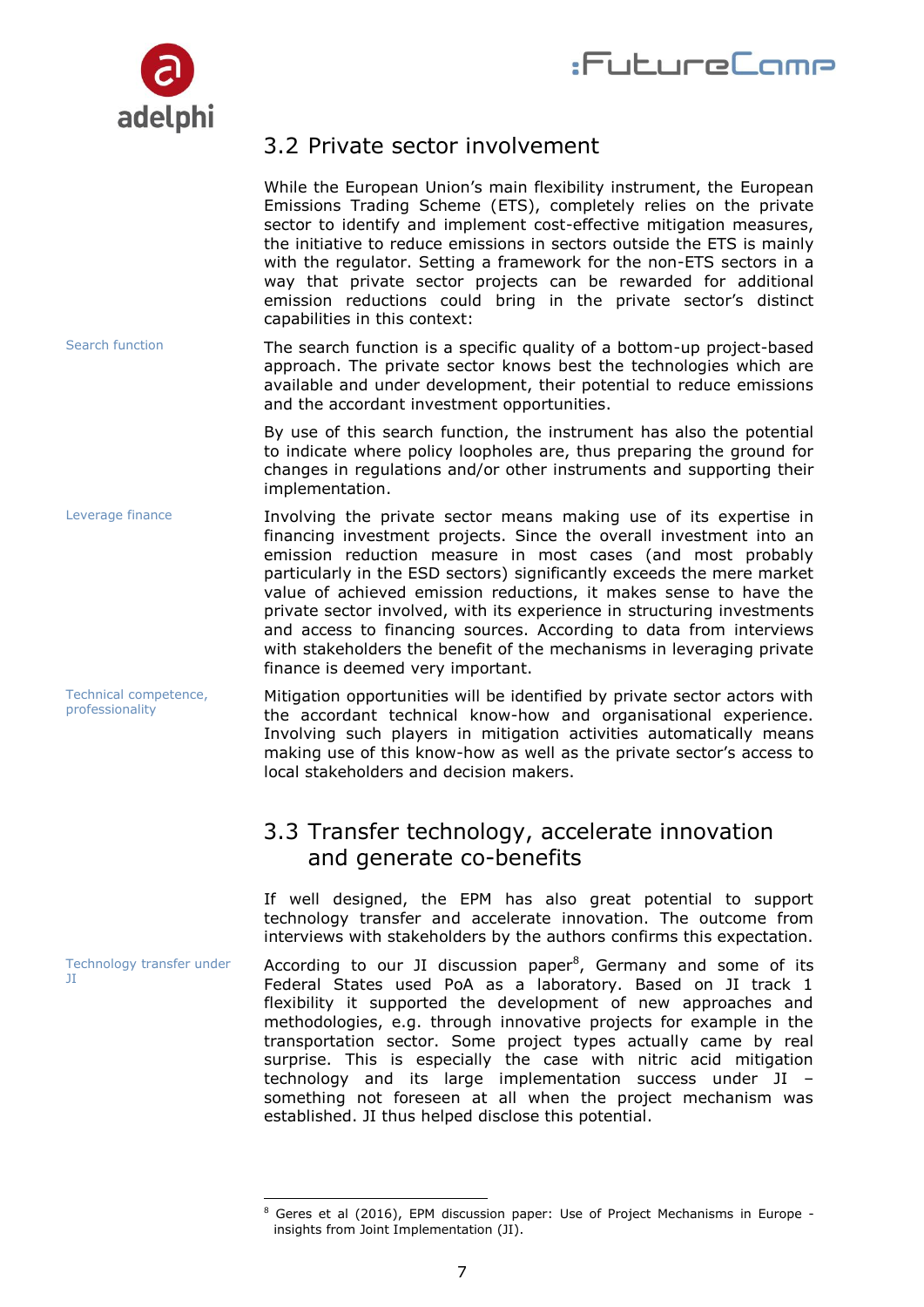

Various co-benefits

Projects' interaction with host country emission budget

#### Our GIS discussion paper<sup>9</sup> also demonstrates that GIS was capable of bringing new technologies and greening activities to CEE host countries for some sectors that were not much suitable for CDM/JI projects such as building energy efficiency, transport and small scale renewables. It also contained cases involving so-called technology exports or swap, such as between Japan and Estonia (e-mobility) or Austria and the Czech Republic (building).

:FutureCome

The EPM could produce other co-benefits such as the generation of business and investment opportunities, providing warmer homes, secure jobs and strengthen regional economies.<sup>10</sup>

## <span id="page-7-0"></span>3.4 Assist host country in achieving targets

Historic hesitation of potential seller countries to allow JI projects partly stemmed from the perception that in emission accounting terms the project is at best neutral for the host country's emission budget. It even might harm cost-efficient achievement of own targets by transferring units abroad. But examples from JI show how domestic projects may under certain condition actually help host countries achieve their own emission targets.

The EU submission to the Subsidiary Body on Implementation in March 2015 on how JI projects could assist host countries in achieving their targets uses the motto "going beyond offsetting" and refers to examples from  $JI:^{11}$ 

- Benchmarks for baseline setting can help to cut the amount of credits distributed to the project owner to a level that takes state of the art technologies into account, while the remainder of the actually achieved emission reductions is to the benefit of the host country's budget (successfully applied for  $N_2O$  abatement from nitric acid plants in Germany).
- Discounted ERU issuance can be applied independent from technologies and project types, as has been done by France, where ten percent of the achieved emission reductions were not distributed as credits to project owners. Still by differentiation the incentive level may be adjusted to the financial characteristics of a project type.
- The crediting period of projects also limits the amount of credits possibly handed in to the project owner. In most cases though, the emission level within the project boundaries remains at a low level also after termination of crediting, thus reducing long-term pressure on a host country's emissions budget.

<sup>-</sup> $9$  Li et al (2016), EPM discussion paper: Use of Project Mechanisms in Europe - insights from Green Investment Scheme (GIS).

<sup>&</sup>lt;sup>10</sup> Karcher (2015) Solidarity and Efficiency- EU Effort Sharing a door to flexibility and market mechanisms, Carbon Mechanisms Review Issue 1 2015 http://www.carbonmechanisms.de/fileadmin/media/dokumente/publikationen/cmr-2015-1-deutschweb.pdf

 $11$  See EU submission to SBI 42, Examples of voluntary technical approaches, designed by host Parties for their joint implementation projects that could assist the host Parties in achieving their quantified emission limitation or reduction commitments, March 2015.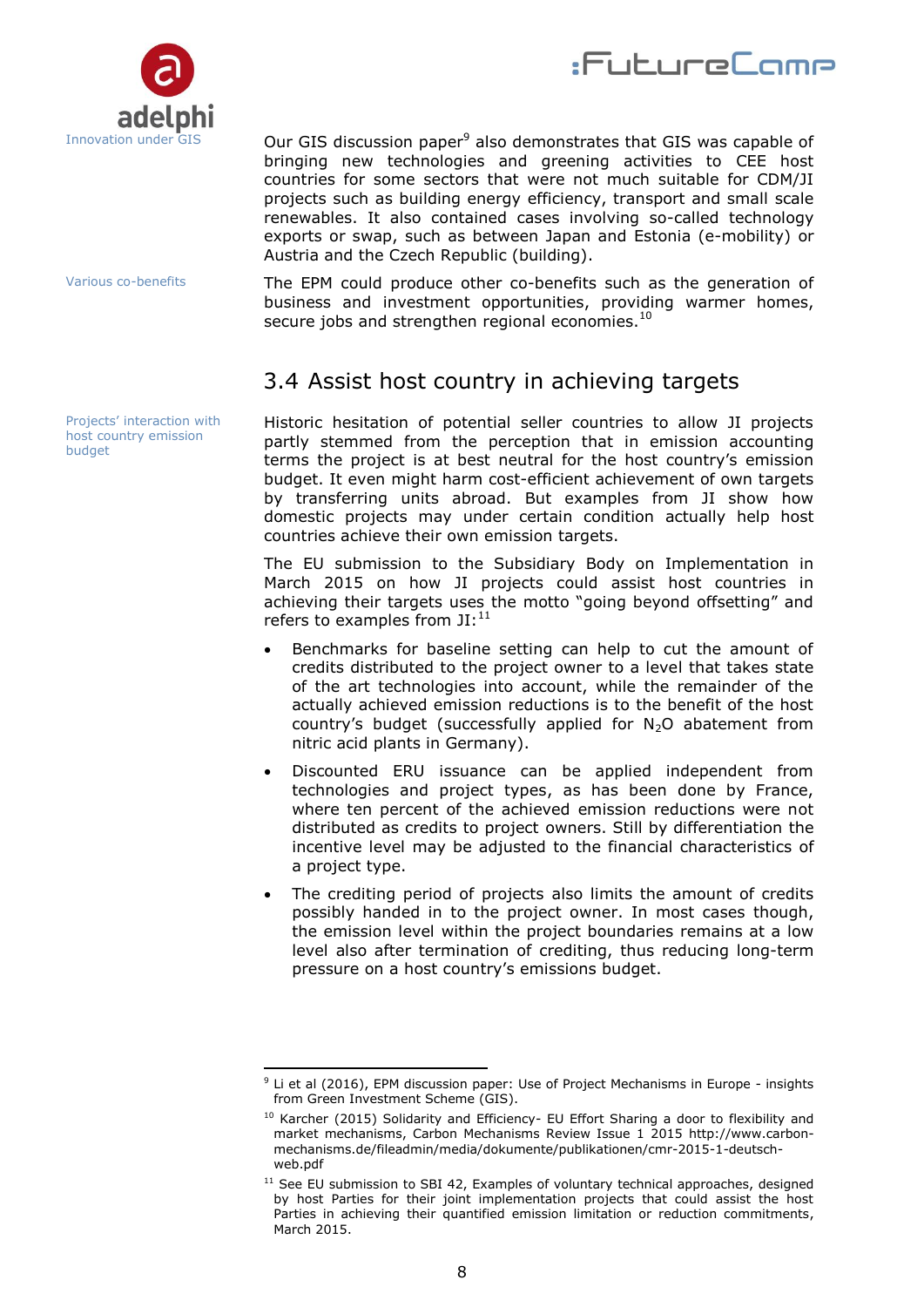



Similar arguments have been put forward by Switzerland, referring to own experience with a domestic offset scheme which is expected to trigger some 450,000 tCO<sub>2</sub>e of emission reductions by 2020.<sup>12</sup>

Such approaches are not a necessary but a helpful feature of an EPM. They may be institutionalized via according design of the EPM and/or provisions for its implementation in a MS. Eventually it could play an important role in overcoming a country's reluctance to host EPM mitigation projects.

### <span id="page-8-0"></span>3.5 Compensate for ESD imbalances

Introducing market based mechanisms in non-ETS sectors is an essential rationale for the establishment of an EPM. The market functionality may be quite important as the sharing out of ESD targets along the established GDP per capita formula (for solidarity reasons) tends to allocate mitigation pressure away from mitigation potential: The distribution defines mitigation targets irrespective or even in contradiction to existing national potentials for cost-efficient emission reductions. economic efficiency

> For cost-efficiency the EPM may help tapping the cheap mitigation potentials where they are – e.g. in European MS or in sectors where energy and carbon efficiency is comparatively low. At the same time it helps shifting the mitigation pressure away from already highly efficient economies and sectors. By doing this the EPM may help reduce or even overcome distinct downside effects from the current distribution of targets.

> Firstly it may generally help closing the efficiency gap between European countries as it helps countries that face budgetary restrictions to finance emission reductions. Secondly by incentivizing private sector investments for emission reductions it may also have a broader economic promotion effect – something urgently needed in countries that suffer from years of continued economic crisis.

### <span id="page-8-1"></span>3.6 Encourage the seller

Without a project based mechanism, the sole possibility for AEA transfers between countries is the existing possibility of trading. A buyer may approach potential seller countries. In the end though, he will completely depend on their willingness and ability to tap their own cost-effective emission reduction potential in order to create free amounts of AEAs for sale.

In fact a likely scenario is that potential seller countries – which are not necessarily countries with surplus AEAs, but rather those with relatively cheap emission reduction potential in ESD sectors – may still be hesitant to offer AEAs on the market as long as they are not sure that they will be able to achieve or even go beyond fulfilling their targets. Part of this hesitation could be overcome once they can be sure that transfers of AEAs are reflected by and depending on additional verified emission reductions.

Combining solidarity and

Bringing mitigation action where it is most needed

Closing efficiency gap and fostering economic growth

Host country focus on additionality

<sup>-</sup> $12$  See Swiss submission to SBI 42, Joint implementation and approaches to assist host Parties in achieving their commitments under the Kyoto Protocol, March 2015.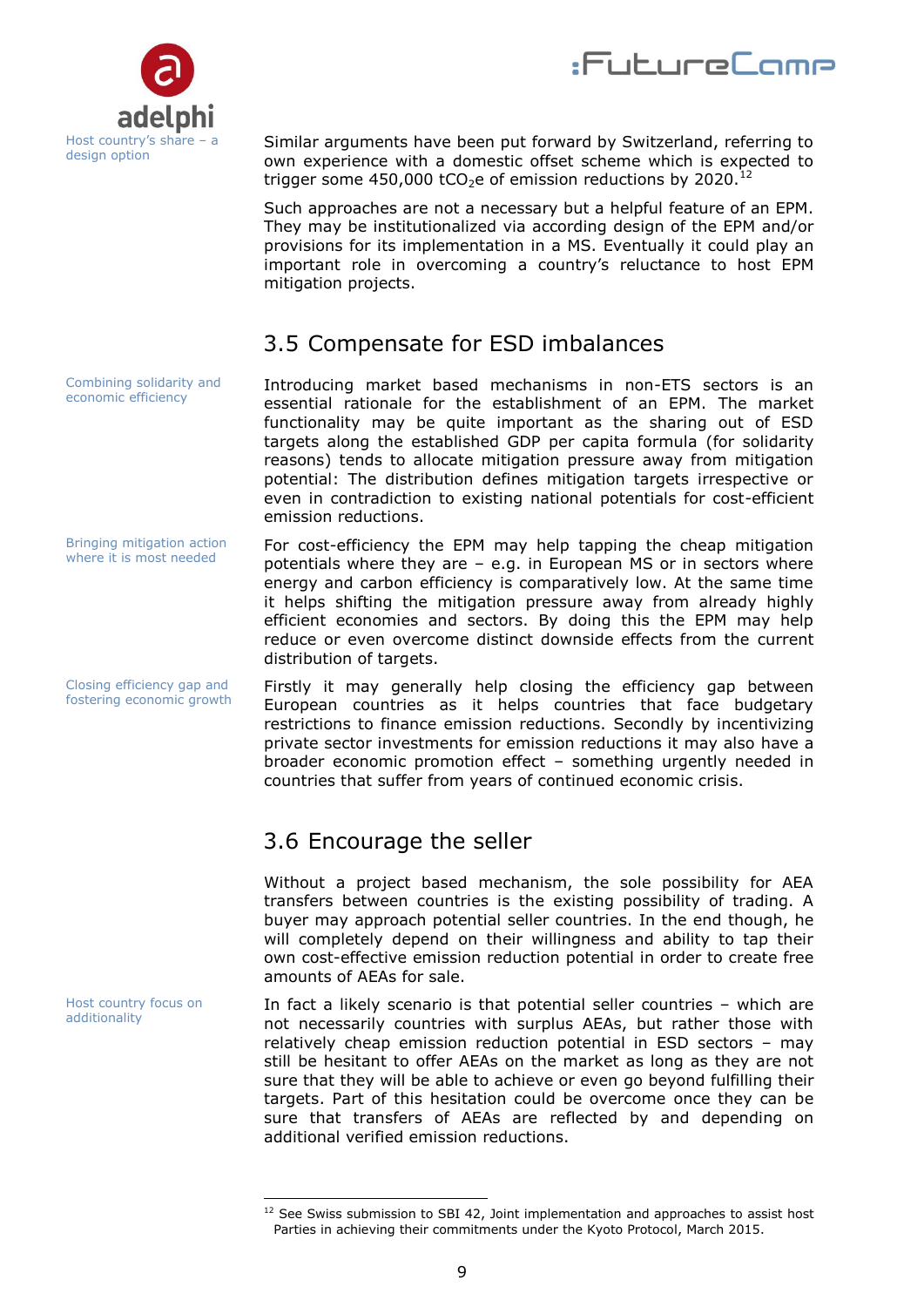



Interested buyers can actively approach potential seller countries not only with the request to buy certificates, but with a concept showing where and how a corresponding amount of emissions might be reduced and the promise to take care of its implementation and financing.

An EPM therefore helps to give the buyer a much better starting position when seeking AEAs for compliance, by encouraging potential seller countries to be open for selling in general. It may even encourage them to develop own initiatives and programmes dedicated to that purpose – as was the case under JI and GIS. In case a buyer country also points to specific potentials, the situation for the seller country may be even more comfortable: the identification, planning, financing and implementation of mitigation projects are taken over by the buyer, who finally even monitors and reports achieved emission reductions. Of course this may happen only when the host country (i.e. the seller) approves the project and typically supports such processes with own institutions.

### <span id="page-9-0"></span>3.7 Improve accounting

Data, information and methods used by the project developers to quantify both baseline and emission reductions can be used to update inventory data and improve estimation methods.

One example where a country's GHG inventory has significantly benefited from improved data is Germany: From the inventory report 2007 (published in April 2009) to the following year's report for 2008 (published in June 2010) the reporting method for  $N_2O$  emissions from nitric acid production was raised to a plant specific reporting of activity rates and emission factors, achieving the IPCC guideline's highest tier-3 reporting level. This was only possible as in 2009 for almost all nitric acid plants JI project data was available.

Agriculture could be ESD-sectors to profit from bottom-up-driven improvements in the reliable determination of emissions in the future.

## <span id="page-9-1"></span>4 Conclusions

Flexibility is the often cited buzz word whenever ways to reduce emissions in a cost-effective manner are discussed. Flexibility can be allowed in terms of time (e.g. banking, borrowing) or in terms of location. The latter is the purpose of several existing flexibility mechanisms like emissions trading, JI and CDM. Learning from the existing mechanisms and designing a European mechanism in a way that brings the merits of flexibility to the ESD sectors seems to be a necessity, given the

- More stringent reduction targets beyond 2020 and therefore the need to reduce emissions in the European Union as a whole, and the
- Unequal distribution of cost-effective reduction potential across European MS.

While a mere transfer of units (AEAs) between countries provides for a certain level of flexibility to reduce emissions where it is the

Benefit of bottom-up accounting

Meeting the demand for more flexibility